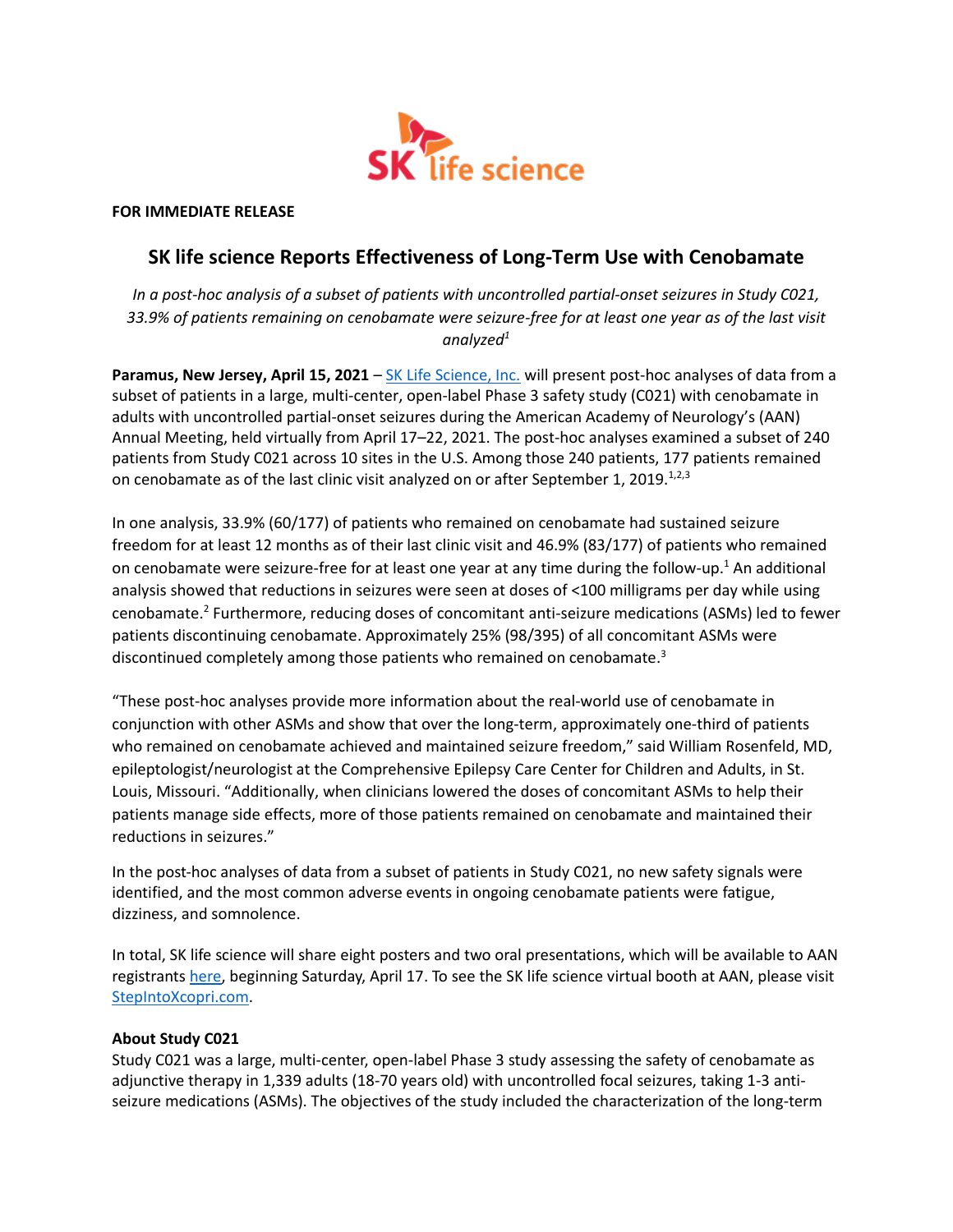safety of cenobamate and to understand how to best add cenobamate to regimens that included phenytoin or phenobarbital. In addition, the study was designed to determine the rate of DRESS in at least 1,000 patients taking cenobamate for at least 6 months, using a low starting dose and every other week titration. Cenobamate was initiated at 12.5 mg/day and increased at 2-week intervals to 25, 50, 100, 150 and 200 mg/day. Further increases to 400 mg/day using bi-weekly 50 mg/day increments were allowed.

#### **About Cenobamate**

Cenobamate was discovered and developed by SK Biopharmaceuticals and SK life science. While the precise mechanism by which cenobamate exerts its therapeutic effect is unknown, it is believed to reduce repetitive neuronal firing by inhibiting voltage-gated sodium currents. It is also a positive allosteric modulator of the  $\gamma$ -aminobutyric acid (GABA<sub>A</sub>) ion channel.

Cenobamate is approved in the United States as an anti-seizure medication (ASM) for the treatment of partial-onset seizures in adults, and is available under the brand name XCOPRI® (cenobamate tablets) CV. Cenobamate can be combined with other ASMs or used alone.

Cenobamate is approved in the European Union under the brand name ONTOZRY<sup>®</sup> for the adjunctive treatment of focal-onset (partial-onset) seizures with or without secondary generalization in adult patients with epilepsy who have not been adequately controlled despite a history of treatment with at least two anti-epileptic medicinal products. SK Biopharmaceuticals entered an exclusive licensing agreement with Arvelle Therapeutics to develop and commercialize cenobamate in Europe in early 2019. Angelini Pharma, which announced a definitive merger agreement to acquire Arvelle Therapeutics, plans to launch cenobamate in the EU and other countries in the European Economic Area (Switzerland and the United Kingdom).

SK Biopharmaceuticals also has an exclusive licensing agreement with Ono Pharmaceutical to develop and commercialize cenobamate in Japan.

## **IMPORTANT SAFETY INFORMATION AND INDICATION FOR XCOPRI® (cenobamate tablets) CV**

## **DO NOT TAKE XCOPRI IF YOU:**

- Are allergic to cenobamate or any of the other ingredients in XCOPRI.
- Have a genetic problem (called Familial Short QT syndrome) that affects the electrical system of the heart.

## **XCOPRI CAN CAUSE SERIOUS SIDE EFFECTS, INCLUDING:**

**Allergic reactions: XCOPRI can cause serious skin rash or other serious allergic reactions which may affect organs and other parts of your body like the liver or blood cells.** You may or may not have a rash with these types of reactions. Call your healthcare provider right away and go to the nearest emergency room if you have any of the following: swelling of your face, eyes, lips, or tongue, trouble swallowing or breathing, a skin rash, hives, fever, swollen glands, or sore throat that does not go away or comes and goes, painful sores in the mouth or around your eyes, yellowing of your skin or eyes, unusual bruising or bleeding, severe fatigue or weakness, severe muscle pain, frequent infections, or infections that do not go away. **Take XCOPRI exactly as your healthcare provider tells you to take it. It is very important to increase your dose of XCOPRI slowly, as instructed by your healthcare provider.**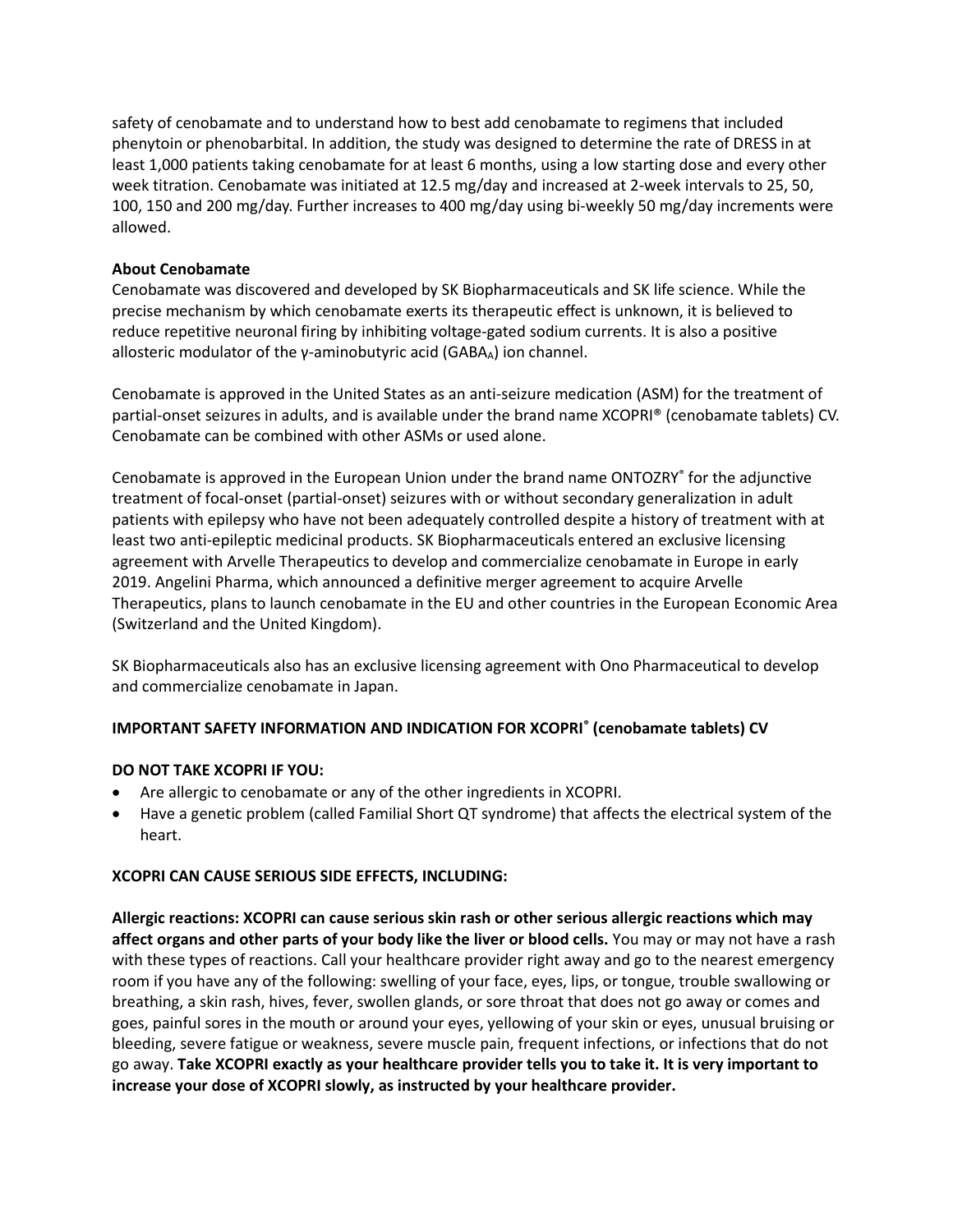## **QT shortening: XCOPRI may cause problems with the electrical system of the heart (QT**

**shortening).** Call your healthcare provider if you have symptoms of QT shortening including fast heartbeat (heart palpitations) that last a long time or fainting.

**Suicidal behavior and ideation:** Antiepileptic drugs, including XCOPRI, may cause suicidal thoughts or actions in a very small number of people, about 1 in 500. Call your health care provider right away if you have any of the following symptoms, especially if they are new, worse, or worry you: thoughts about suicide or dying; attempting to commit suicide; new or worse depression, anxiety, or irritability; feeling agitated or restless; panic attacks; trouble sleeping (insomnia); acting aggressive; being angry or violent; acting on dangerous impulses; an extreme increase in activity and talking (mania); or other unusual changes in behavior or mood.

**Nervous system problems:** XCOPRI may cause problems that affect your nervous system. Symptoms of nervous system problems include: dizziness, trouble walking or with coordination, feeling sleepy and tired, trouble concentrating, remembering, and thinking clearly, and vision problems. **Do not drive, operate heavy machinery, or do other dangerous activities until you know how XCOPRI affects you**.

**Do not drink alcohol or take other medicines that can make you sleepy or dizzy while taking XCOPRI without first talking to your healthcare provider.**

#### **DISCONTINUATION:**

**Do not stop taking XCOPRI without first talking to your healthcare provider.** Stopping XCOPRI suddenly can cause serious problems. Stopping seizure medicine suddenly in a patient who has epilepsy can cause seizures that will not stop (status epilepticus).

## **DRUG INTERACTIONS:**

XCOPRI may affect the way other medicines work, and other medicines may affect how XCOPRI works. **Do not start or stop other medicines without talking to your healthcare provider.** Tell healthcare providers about all the medicines you take, including prescription and over-the-counter medicines, vitamins and herbal supplements.

## **PREGNANCY AND LACTATION:**

XCOPRI may cause your birth control medicine to be less effective. **Talk to your health care provider about the best birth control method to use.**

**Talk to your health care provider if you are pregnant or plan to become pregnant.** It is not known if XCOPRI will harm your unborn baby. Tell your healthcare provider right away if you become pregnant while taking XCOPRI. You and your healthcare provider will decide if you should take XCOPRI while you are pregnant. If you become pregnant while taking XCOPRI, talk to your healthcare provider about registering with the North American Antiepileptic Drug (NAAED) Pregnancy Registry. The purpose of this registry is to collect information about the safety of antiepileptic medicine during pregnancy. You can enroll in this registry by calling 1-888-233-2334 or go to [www.aedpregnancyregistry.org.](https://c212.net/c/link/?t=0&l=en&o=2913906-1&h=4058501372&u=http%3A%2F%2Fwww.aedpregnancyregistry.org%2F&a=www.aedpregnancyregistry.org)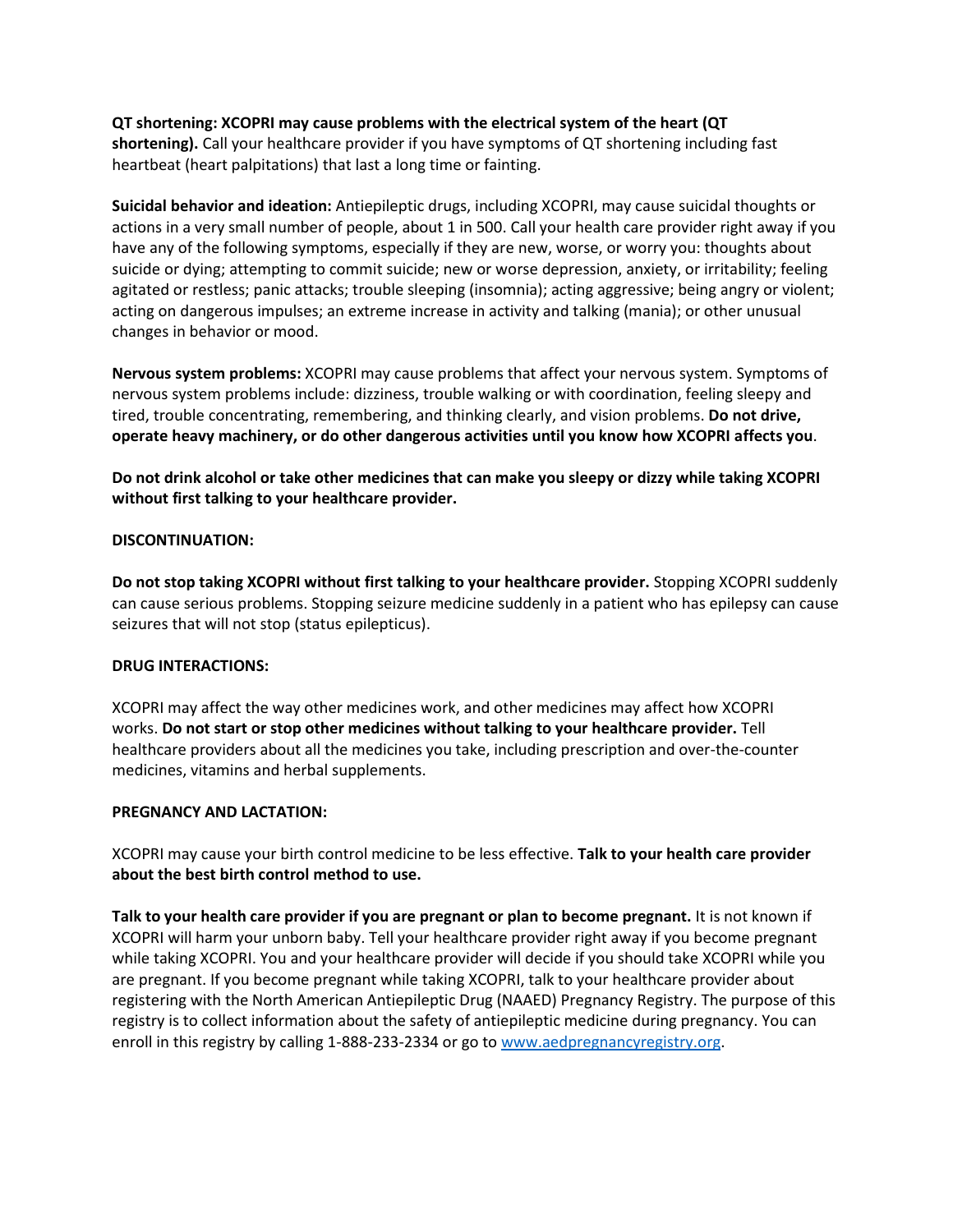**Talk to your health care provider if you are breastfeeding or plan to breastfeed.** It is not known if XCOPRI passes into breastmilk. Talk to your healthcare provider about the best way to feed your baby while taking XCOPRI.

#### **COMMON SIDE EFFECTS:**

The most common side effects in patients taking XCOPRI include dizziness, sleepiness, headache, double vision, and feeling tired.

These are not all the possible side effects of XCOPRI. Tell your healthcare provider if you have any side effect that bothers you or that does not go away. For more information, ask your healthcare provider or pharmacist. **Call your doctor for medical advice about side effects. You may report side effects to FDA at 1-800-FDA-1088** or at [www.fda.gov/medwatch](https://c212.net/c/link/?t=0&l=en&o=2913906-1&h=2986523842&u=http%3A%2F%2Fwww.fda.gov%2Fmedwatch&a=www.fda.gov%2Fmedwatch)**.** 

#### **DRUG ABUSE:**

**XCOPRI is a federally controlled substance (CV) because it can be abused or lead to dependence.** Keep XCOPRI in a safe place to prevent misuse and abuse. Selling or giving away XCOPRI may harm others and is against the law.

#### **INDICATION:**

XCOPRI is a prescription medicine used to treat partial-onset seizures in adults 18 years of age and older. It is not known if XCOPRI is safe and effective in children under 18 years of age.

Please see additional patient information in the [Medication Guide.](https://c212.net/c/link/?t=0&l=en&o=2913906-1&h=1217068686&u=https%3A%2F%2Fxcoprihcp.com%2Fresources%2Fpdf%2FSK_Med_Guide.pdf&a=Medication+Guide) This information does not take the place of talking with your healthcare provider about your condition or your treatment.

Please see full [Prescribing Information.](https://c212.net/c/link/?t=0&l=en&o=2913906-1&h=1209271965&u=https%3A%2F%2Fxcoprihcp.com%2Fresources%2Fpdf%2FSK_Prescribing_Information_Med_Guide_Combined.pdf&a=Prescribing+Information)

#### **About Epilepsy**

Epilepsy is the fourth most common neurological disorder. There are approximately 3.4 million people living with epilepsy in the United States, with 150,000 news cases each year in the country.<sup>4</sup> Epilepsy is characterized by recurrent, unprovoked seizures. The seizures in epilepsy may be related to a brain injury or a family tendency, but often the cause is completely unknown. Having seizures and epilepsy can affect one's safety, relationships, work, ability to drive, and much more.<sup>5,6</sup> People with epilepsy are at risk for accidents and other health complications, including falling, drowning, depression and sudden unexplained death in epilepsy (SUDEP).<sup>5,6</sup> Despite the availability of many antiepileptic therapies, almost 40 percent of people with epilepsy are not able to achieve seizure freedom, meaning they have epilepsy that remains uncontrolled.<sup>7</sup>

## **About SK Biopharmaceuticals Co., Ltd. and SK Life Science, Inc.**

SK Biopharmaceuticals and its U.S. subsidiary SK life science are global pharmaceutical companies focused on the research, development and commercialization of treatments for disorders of the central nervous system (CNS). The companies have a pipeline of eight compounds in development for the treatment of CNS disorders, including epilepsy. Additionally, SK Biopharmaceuticals is focused on the discovery of new treatments in oncology. For more information, visit SK Biopharmaceuticals' website at [www.skbp.com/eng](http://www.skbp.com/eng) and SK life science's website at [www.SKLifeScienceInc.com.](http://www.sklifescienceinc.com/)